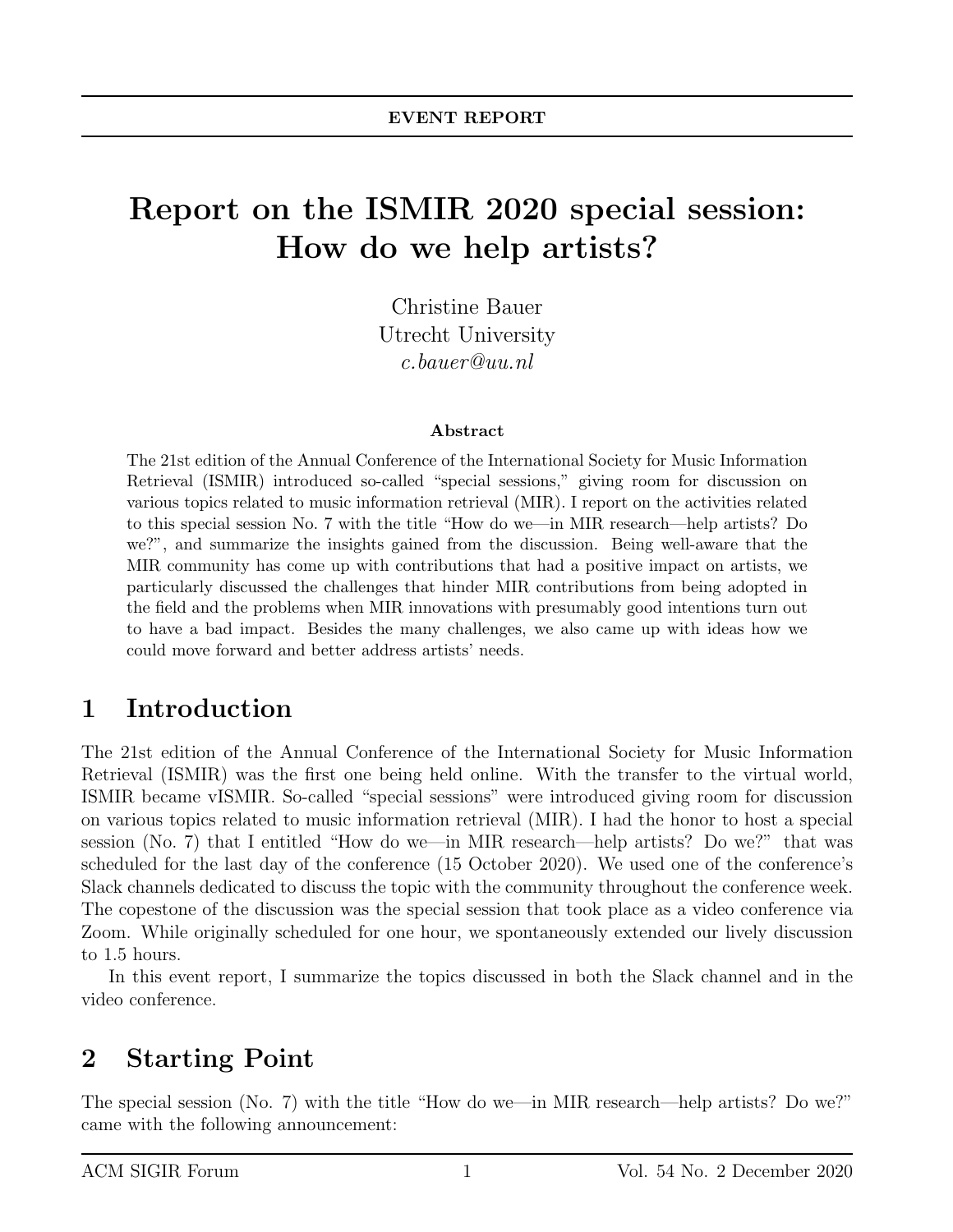In MIR research, we have a wide repertoire of methods to learn about music and about how it is used, etc. Yet, how can MIR be used to help current artists to move forward in creativity or in making a career? Are we helping artists already? Could we do better?

And I started off the Slack discussion with the following comment:

My introductory question is very cynical—between the lines. I think the artists are rarely in the loop when we are doing our research in the MIR field. What is your stance on this? Can you convince me of the opposite? Do you have ideas to move forward? Maybe it's not even desired—in the MIR field—to help artists...?!'

## 3 MIR Contributions That Had an Impact on Artists

The community was clear that the MIR field came up with contributions that had a (positive) impact on artists.

Optical music recognition (OMR) (for recent reviews, see [Calvo-Zaragoza et al.](#page-5-0) [\[2020\]](#page-5-0) and [Shatri and Fazekas](#page-6-0) [\[2020\]](#page-6-0)) is a prominent example that enabled a variety of outcomes that support real-world tasks, including music search and processing (e.g., transposing), score-following, automatic page-turning. It is worthwhile to note that also other technologies and methods support these and similar tasks such as, for instance, score-following from raw sheet-music images (see e.g., [Henkel et al.](#page-5-1) [\[2020\]](#page-5-1) and [Shan and Tsai](#page-6-1) [\[2020\]](#page-6-1)).

Furthermore, participants indicated that some solo artists use automatic (expressive) accompaniment in their live performances. For a recent critical review of research in the field, see Cancino-Chacón et al. [\[2018\]](#page-5-2).

We observe that a flood of music training apps has entered the market in the recent years, where those apps typically rely on a variety of MIR contributions with respect to beat tracking, pitch detection, etc., in real-time. While we noticed that most of those apps seem to target self-training, integrating such apps in other educational settings (e.g., at music schools) would basically be possible.

### 4 Challenges of MIR Contributions Being Adopted

The discussion also pointed to the challenges that hinder MIR contributions being adopted by artists. One problem is that research contributions typically do not go beyond the prototype level; yet, further development is needed so that artists can adopt innovations in practice. Moreover, we discussed that the apps provided are often very complex and lack usability, which hinders adoption.

Furthermore, for many tasks, MIR technology—although advanced over time—still performs relatively poorly compared to a trained human carrying out the same task.

A challenge also lies in clearly communicating what an app can do (and what not) and still conveying the message of innovativeness for marketing the app. For example, users may expect perfection (e.g., in a transcription task) instead of considering the app as a tool to support a human in performing the transcription task.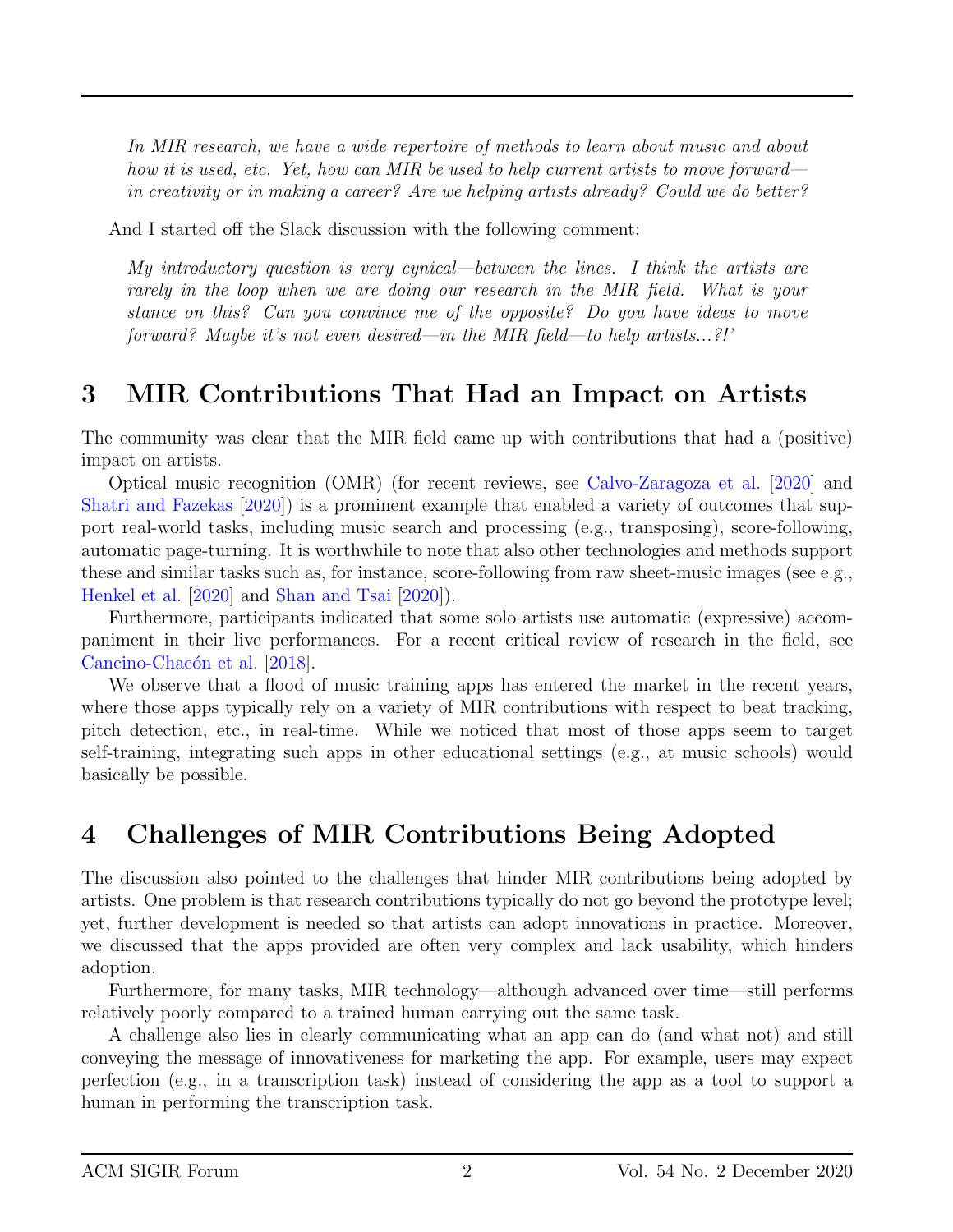For some apps, it may be too risky to use those in live situations, not because the app's performance itself but because of the environmental settings that it should be used in. For example, let us consider the use of a digital sheet music system for an entire orchestra or big band at a big live event. If there is a problem in the environment—which may be as simple as one cable being accidentally disconnected—, the entire orchestra will not longer be able to access any sheet music at all [\[Bauer,](#page-4-0) [2012\]](#page-4-0). Overall, there is typically little flexibility for last-minute changes, while last-minute changes are rather the norm than the exception at live events.

#### 5 Impact of MIR on Artists

In the discussion, we addressed many MIR innovations that have a direct or indirect impact on artists—yet, not necessarily always a good one.

For instance, full automation may eliminate jobs; jobs that were carried out by humans before. When considering the implications, we need to distinguish between the automation of tasks and the automation of full jobs. Essentially, the purpose of many current apps are meant to support humans in performing their tasks (e.g., better, quicker). We agreed that the main focus should lie on the automation of tasks rather than jobs, to support artists in their tasks and activities.

However, we also found that innovations with good intentions turned out to have a bad impact. An example for such negative implications is that copyright bots repeatedly block non-copyrightprotected music [\[Brodeur,](#page-5-3) [2020\]](#page-5-3). Similarly, also content creators suffer from the platform's semiautomated strike and appeal policies; for instance, chatbots frequently lead to a takedown of educational content that should fall under "fair use" (i.e., falling under the exemptions of most copyright laws that allow the use of copyrighted material for specific educational purposes and settings) [\[Alexander,](#page-4-1) [2019\]](#page-4-1). Thus, while this technology may have been developed with the intention to protect artists (or rather, their intellectual property), it turns out to work against them. The major underlying problem for such complications is that in many research communities—and this includes the MIR community—, we do not reflect deeply on what could go wrong (the risks) with our technologies when implemented in real-world scenarios and on the impact it may have on the various stakeholders (e.g., artists, music consumers, copyright management organizations). The question remains whether we need to reflect more on our contributions or earlier in the process—or (possibly) both.

Further concerns relate to the implications of music recommender systems for artists. The integration of recommenders into the majority of today's music platforms may support artists in reaching a larger audience or achieving more intense listeners. Still, we were divided whether only a small number of artists is supported by current systems [\[Bauer,](#page-5-4) [2019;](#page-5-4) [Im et al.,](#page-5-5) [2019\]](#page-5-5). We agreed, though, that the MIR community has ever-since engaged in research to promote long-tail content ("digging into the music landscape") [\[Celma,](#page-5-6) [2010;](#page-5-6) [Craw et al.,](#page-5-7) [2015;](#page-5-7) [Turnbull et al.,](#page-6-2) [2008\]](#page-6-2). A critical path could be to find a balance in satisfying users and providing artists visibility [\[Mehrotra](#page-6-3) [et al.,](#page-6-3) [2018\]](#page-6-3).

Another concern relates to the way that music platforms currently employ MIR contributions: The platforms seem to detach the user experience from the artists. The currently employed accessbased business model (compared to an ownership-based model) incentivizes consumption [\[Arditi,](#page-4-2) [2018\]](#page-4-2) and is less focused on the artists than other business models based on, e.g., (physical) record sales. A participant pointed out,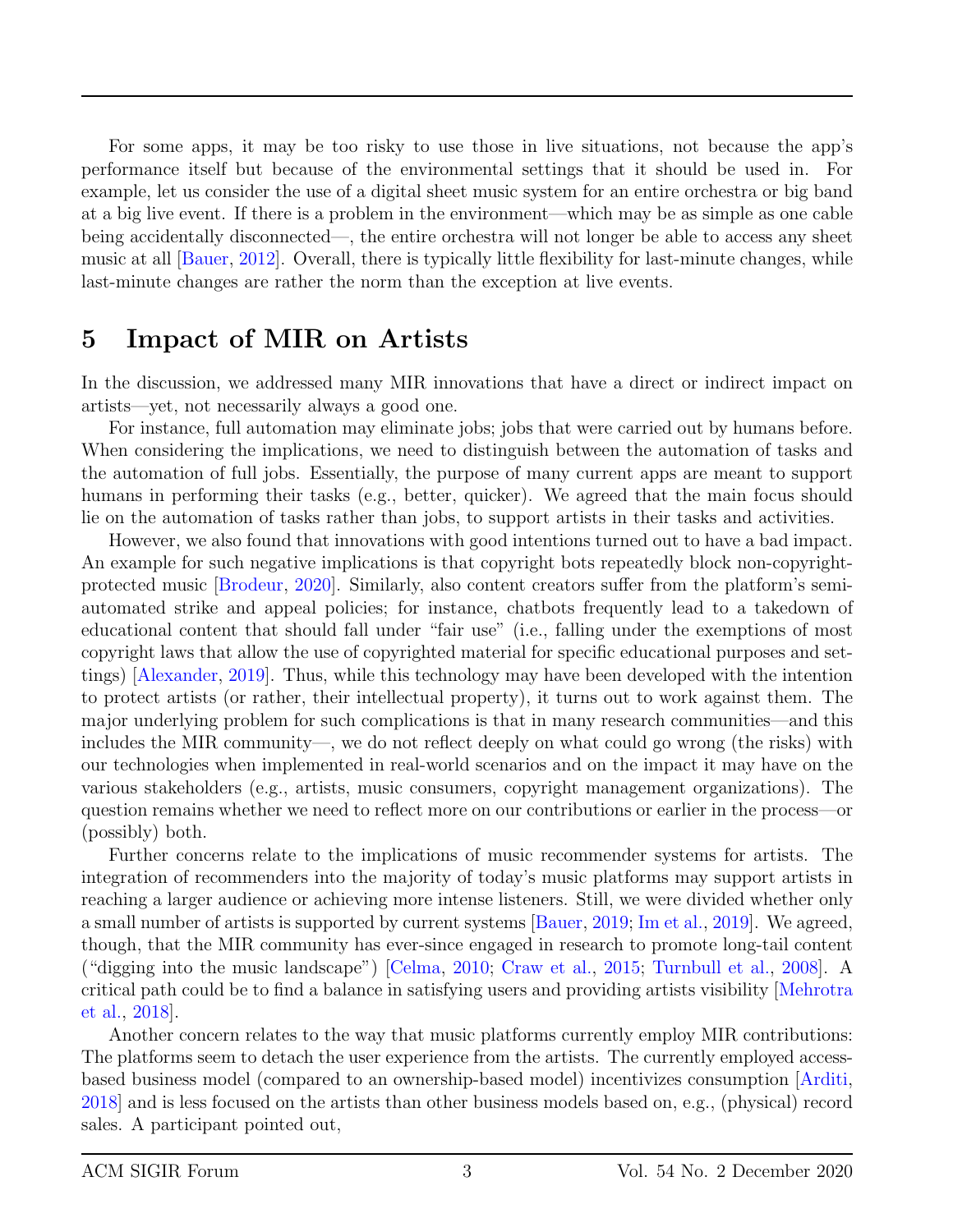Many people do not even care which artists they listen to under such a system.

There was a vivid discussion about finding "fairer" ways of compensating artists. For example, user-centric payouts seem to be fairer for a set of genres; yet, for some genres only [\[Dredge,](#page-5-8) [2020\]](#page-5-8). Another idea proposed by one participant was to integrate a "donate/support" button, providing an easy-to-use opportunity to support a specific artist. We also discussed portals that offer "fairer" compensation schemes for artists than the current major players, with particular pointers to Bandcamp's model as well as Resonate.io's 'stream-to-own model.' However, such portals are often niche portals; yet, users seem to prioritize choice over fairness to artists. A participant pointed out that the major hurdle for niche players arises from the licensing scheme and the costs involved; they would want to offer all kinds of content but cannot. A possible solution (if the licensing scheme is not changed) could be to find a way to integrate items into a (niche) platform that are sold elsewhere. In the discussion of the many structural reasons why many creators do not get paid their fair share, a participant pointed out that one of the major problems for fair royalty payments is the lack of comprehensive metadata [\[Deahl,](#page-5-9) [2019\]](#page-5-9). The MIR community could greatly contribute here. Yet, a participant commented to observe a lack of interest in (or underestimates the relevance of) the topic in the MIR community.

In the context of compensation, fairness, copyright, an unsolved issue is how to deal with false copyright claims and the situation that there are no, or only few, consequences for fraud.

# 6 Moving Forward

Besides the many challenges, we also came up with ideas how we could move forward and better address artists' needs.

Considering specific tasks, specific settings, specific situations. Different tasks, settings, or situations come with different requirements. Thus, if we want to support artists, we need to address those specific needs and requirements. One size does not fit all. For instance, requirements may depend on the profession, proficiency level, instrument, music styles, solo/band/ensemble/orchestra, etc.

Reaching out to artists—talk to them. If we want to support artists, we need to involve them. First, we need to reach out to artists for eliciting their demands and requirements. Artists are the only ones that genuinly understand what they are doing; they can tell what tasks they consider complex, repetitious, etc. Artists can tell how things work in the field—in the context of use. Hence, it is advisable to reach out to artists already before any development starts. Second, we need to involve artists in our *evaluation* efforts. More specifically, we need to evaluate our research and developments with artists that have the profiles that we target with our research or development. Integrating artists already early in the process, may provide early feedback and give direction. In all efforts, we should be aware that one size does not fit all. Different artists have different needs. For instance, we need to consider the different levels of proficiency and the different kinds of tasks. Often, there is even a wider variety of stakeholders involved (e.g., instrumentalists, singers, songwriters, educators, students). For example, for an educational app, learners and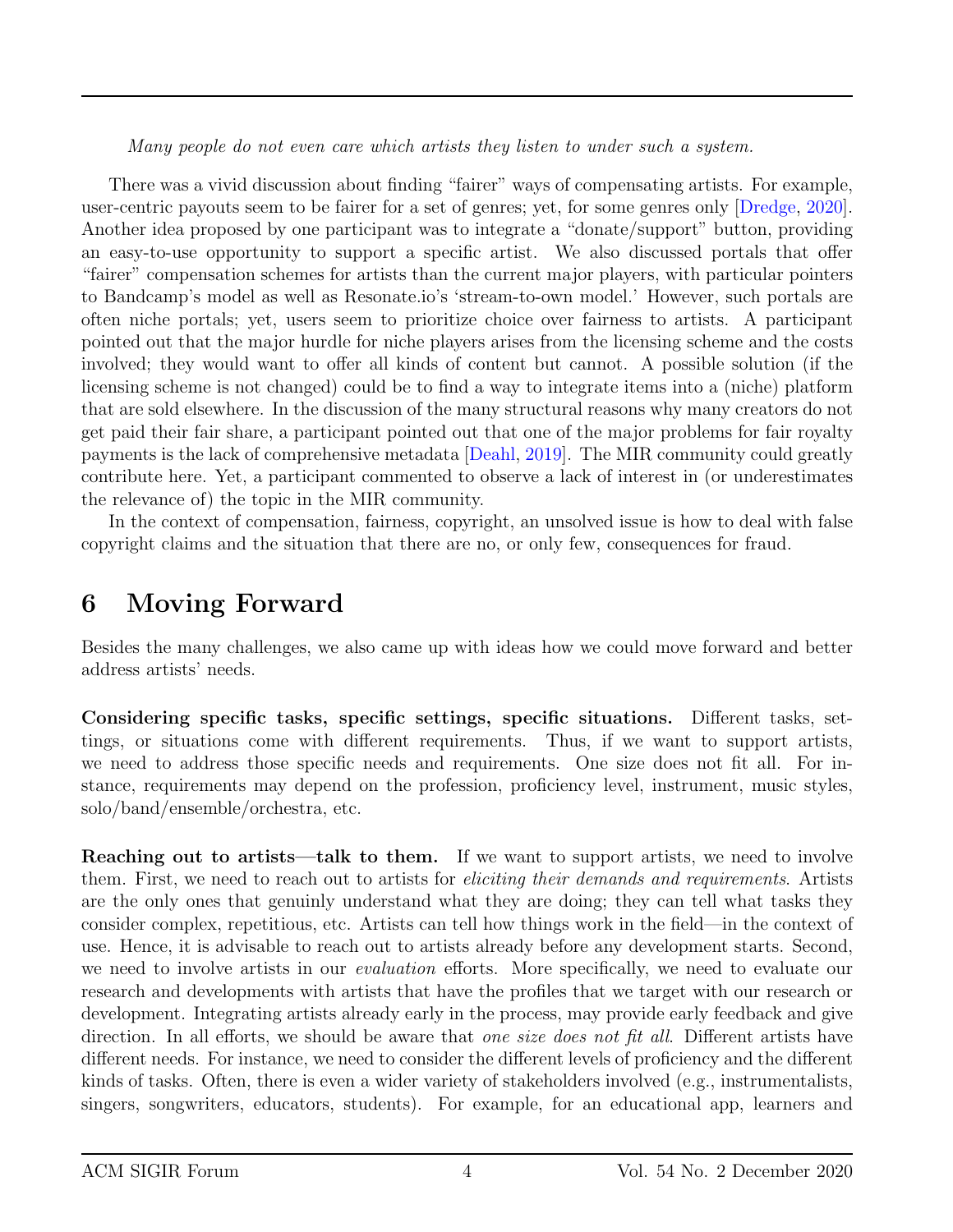educators most probably have different needs and may deliver different insights on what could support the learning process; also, parents may play a role in shaping these requirements.

Embracing methodology used in the human-computer interaction (HCI) field. The methodology embraced in the HCI community (e.g., interviews, co-design, interactive prototyping) may enrich what we are doing in MIR. We may learn and employ such methods ourselves or collaborate with experts in those fields.

Overall, I want to emphasize that music is embedded in a social and economic ecosystem. MIR research impacts all. To conclude, I want to quote Cynthia Liem's words that very well express the timeliness and urgency to put effort in supporting artists:

[...] in locked-down times like these, when stages are closed and audiences are confined... having technology supporting artists in still being able to make and share music may be more important than it's ever been...

# Acknowledgements

I would like to acknowledge Anna Gatzioura, who volunteered in making the special session's video conference technically happen, and who supported me in moderating the discussion. I am also grateful to Andrés Ferraro for taking notes during the video conference so that I could concentrate on the discussion. Further, I would like to thank the program chairs—Julie Cumming, Jin Ha Lee, Brian McFee, Markus Schedl—for giving me the opportunity to host a special session at vISMIR 2020. Most importantly, this work would not have been possible without the thoughtful and inspiring contributions of all the participants in the Slack channel and the video conference session. Together, we will move forward.

# References

- <span id="page-4-1"></span>Julia Alexander. Youtubers and record labels are fighting, and record labels keep winning: The battle over copyright continues. The Verge, May 2019. URL [https://www.theverge.com//2019//5//24//18635904/](https://www.theverge.com//2019//5//24//18635904//copyright-youtube-creators-dmca-takedown-fair-use-music-cover) [/copyright-youtube-creators-dmca-takedown-fair-use-music-cover](https://www.theverge.com//2019//5//24//18635904//copyright-youtube-creators-dmca-takedown-fair-use-music-cover).
- <span id="page-4-2"></span>David Arditi. Digital subscriptions: The unending consumption of music in the digital era. *Popular* Music and Society, 41(3):302-318, 2018. doi: 10.1080/03007766.2016.1264101. URL [https:](https://doi.org/10.1080/03007766.2016.1264101) [//doi.org/10.1080/03007766.2016.1264101](https://doi.org/10.1080/03007766.2016.1264101).
- <span id="page-4-0"></span>Christine Bauer. Bands as Virtual Organisations: Improving the Processes of Band and Event Management with Information and Communication Technologies. Electronic Business. Peter Lang, Frankfurt am Main, Berlin, Bern, Bruxelles, New York, Oxford, Wien, 2012. ISBN 978-3-631-63057-0. doi: 10.3726/978-3-653-01223-1. URL [https://doi.org/10.3726/](https://doi.org/10.3726/978-3-653-01223-1) [978-3-653-01223-1](https://doi.org/10.3726/978-3-653-01223-1).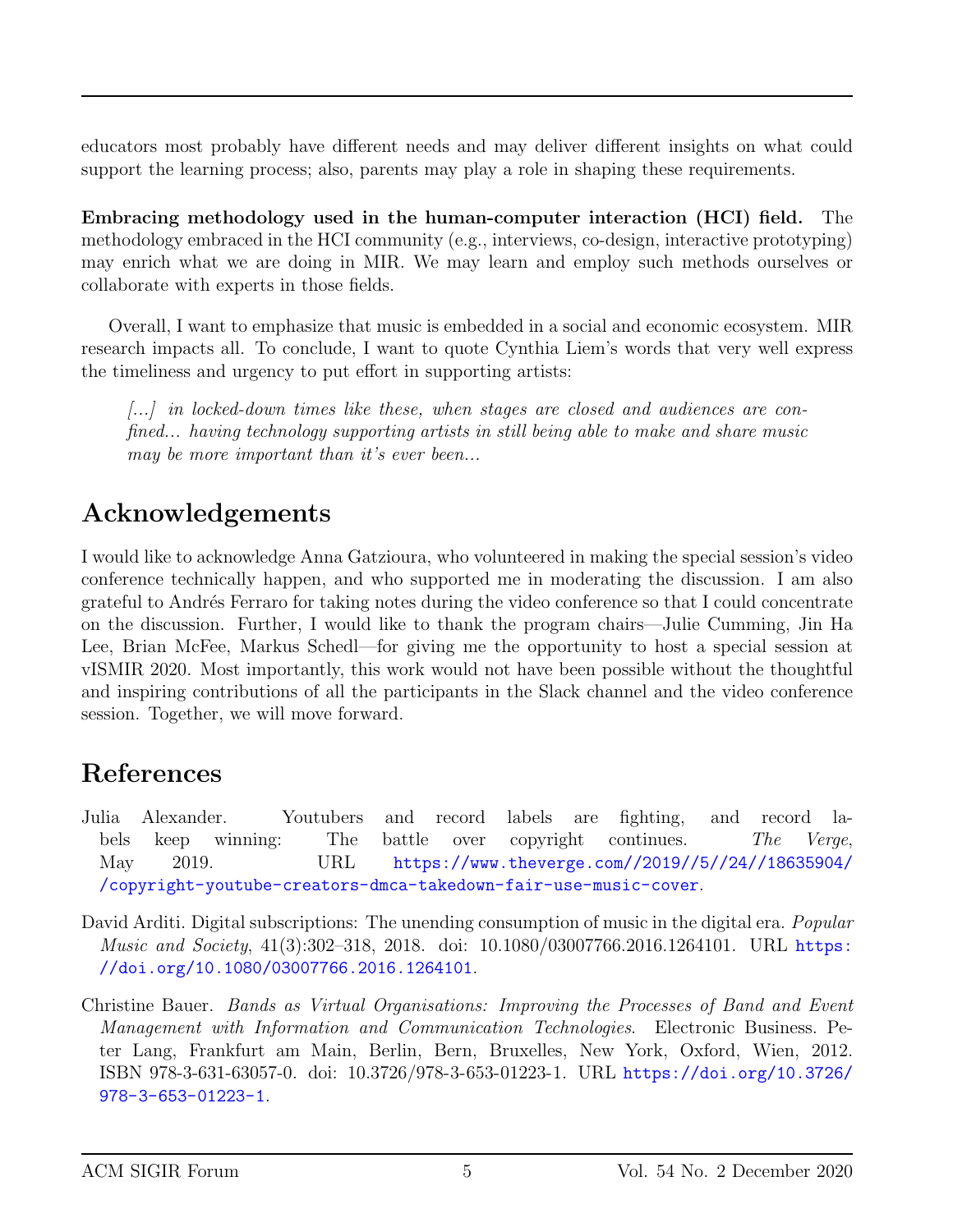- <span id="page-5-4"></span>Christine Bauer. Allowing for equal opportunities for artists in music recommendation. In 1st Workshop on Designing Human-Centric Music Information Research Systems (wsHCMIR 2019), satellite event to 20th Annual Conference of the International Society for Music Information Retrieval (ISMIR 2019), wsHCMIR 2019, pages 16–18, 2019. URL [https://arxiv.](https://arxiv.org/abs/1911.05395) [org/abs/1911.05395](https://arxiv.org/abs/1911.05395).
- <span id="page-5-3"></span>Michael Andor Brodeur. Copyright bots and classical musicians are fighting online. the bots are winning. The Washinton Post, May 2020. URL [https://www.washingtonpost.com/entertainment/music/](https://www.washingtonpost.com/entertainment/music/copyright-bots-and-classical-musicians-are-fighting-online-the-bots-are-winning/2020/05/20/a11e349c-98ae-11ea-89fd-28fb313d1886_story.html) [copyright-bots-and-classical-musicians-are-fighting-online-the-bots-are-winning](https://www.washingtonpost.com/entertainment/music/copyright-bots-and-classical-musicians-are-fighting-online-the-bots-are-winning/2020/05/20/a11e349c-98ae-11ea-89fd-28fb313d1886_story.html)/ [2020/05/20/a11e349c-98ae-11ea-89fd-28fb313d1886\\_story.html](https://www.washingtonpost.com/entertainment/music/copyright-bots-and-classical-musicians-are-fighting-online-the-bots-are-winning/2020/05/20/a11e349c-98ae-11ea-89fd-28fb313d1886_story.html).
- <span id="page-5-0"></span>Jorge Calvo-Zaragoza, Jan Hajič Jr, and Alexander Pacha. Understanding optical music recognition. ACM Computing Surveys, 53(4):1–35, July 2020. ISSN 0360-0300. doi: 10.1145/3397499. URL <https://doi.org/10.1145/3397499>.
- <span id="page-5-2"></span>Carlos E. Cancino-Chacón, Maarten Grachten, Werner Goebl, and Gerhard Widmer. Computational models of expressive music performance: A comprehensive and critical review. Frontiers in Digital Humanities, 5:25, 2018. ISSN 2297-2668. doi: 10.3389/fdigh.2018.00025. URL <https://www.frontiersin.org/article/10.3389/fdigh.2018.00025>.
- <span id="page-5-6"></span>Oscar Celma. Music Recommendation and Discovery: The Long Tail, Long Fail, and Long Play in the Digital Music Space. Springer, Berlin Heidelberg, 1st edition, 2010. ISBN 3642132863. doi: 10.1007/978-3-642-13287-2. URL <https://doi.org/10.1007/978-3-642-13287-2>.
- <span id="page-5-7"></span>Susan Craw, Ben Horsburgh, and Stewart Massie. Music recommendation: Audio neighbourhoods to discover music in the long tail. In Eyke Hüllermeier and Mirjam Minor, editors, Case-Based Reasoning Research and Development, ICCBR 2015, pages 73–87, Cham, Germany, 2015. Springer International Publishing. ISBN 978-3-319-24586-7. doi: 10.1007/978-3-319-24586-7 6. URL [https://doi.org/10.1007/978-3-319-24586-7\\_6](https://doi.org/10.1007/978-3-319-24586-7_6).
- <span id="page-5-9"></span>Dani Deahl. Metadata is the biggest little problem plaguing the music industry: It's a crisis that has left, by some estimations, billions on the table unpaid to musicians. The Verge, May 2019. URL [https://www.theverge.com//2019//5//29//18531476/](https://www.theverge.com//2019//5//29//18531476//music-industry-song-royalties-metadata-credit-problems) [/music-industry-song-royalties-metadata-credit-problems](https://www.theverge.com//2019//5//29//18531476//music-industry-song-royalties-metadata-credit-problems).
- <span id="page-5-8"></span>Stuart Dredge. Deezer still pushing for user-centric payouts: 'we will continue fighting. . . '. Musically, October 2020. URL [https://musically.com//2020//10//01/](https://musically.com//2020//10//01//deezer-still-pushing-for-user-centric-payouts-we-will-continue-fighting//) [/deezer-still-pushing-for-user-centric-payouts-we-will-continue-fighting//](https://musically.com//2020//10//01//deezer-still-pushing-for-user-centric-payouts-we-will-continue-fighting//).
- <span id="page-5-1"></span>Florian Henkel, Rainer Kelz, and Gerhard Widmer. Learning to read and follow music in complete score sheet images. In Proceedings of the 21st International Society for Music Information Retrieval Conference, ISMIR 2020, pages 780–787, 2020. URL [https://arxiv.org/abs/2007.](https://arxiv.org/abs/2007.10736) [10736](https://arxiv.org/abs/2007.10736).
- <span id="page-5-5"></span>Hyunsuk Im, Haeyeop Song, and Jaemin Jung. The effect of streaming services on the concentration of digital music consumption. Information Technology & People, 2019. doi: 10.1108/ITP-12-2017-0420. URL <https://doi.org/10.1108/ITP-12-2017-0420>.